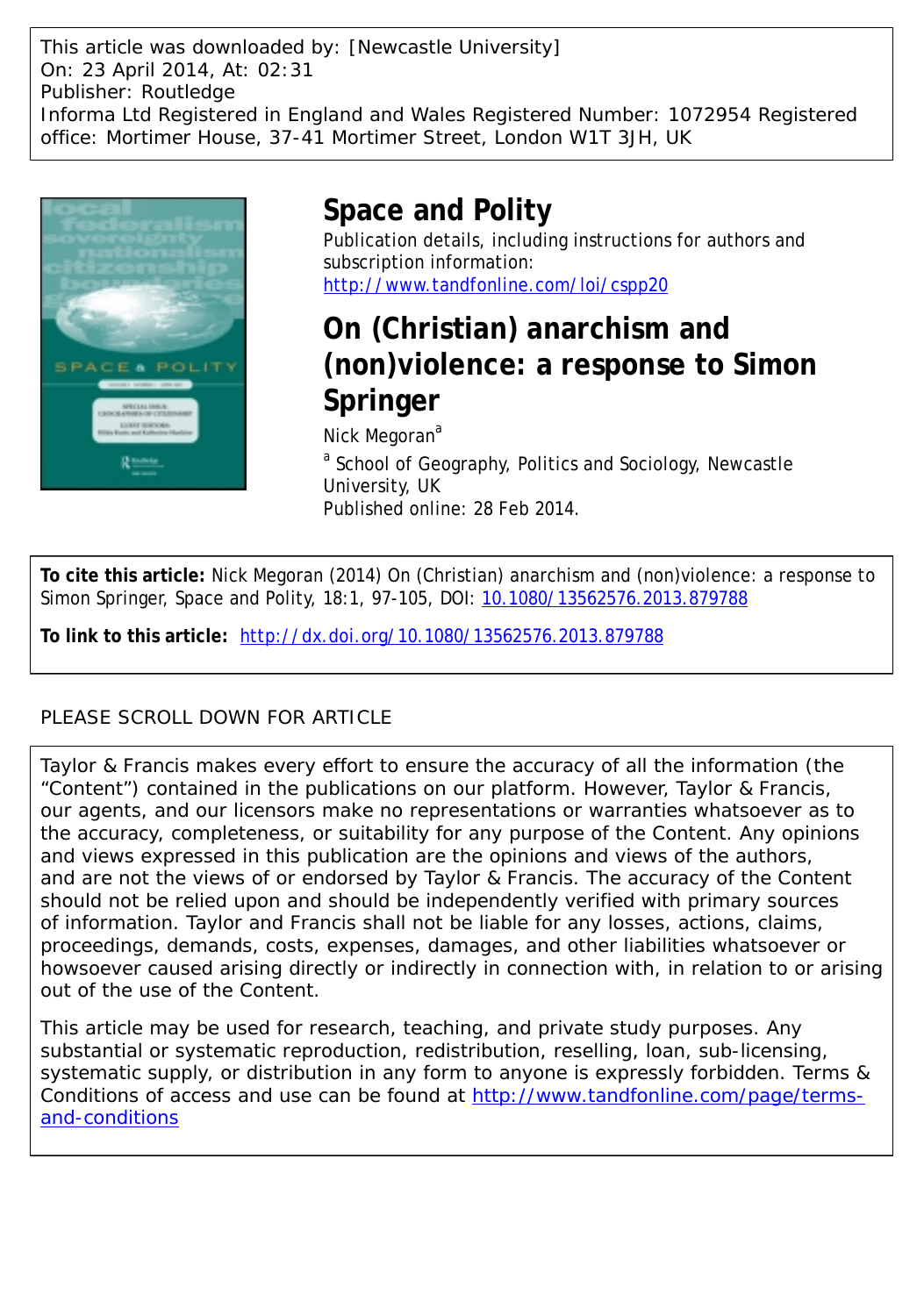### On (Christian) anarchism and (non)violence: a response to Simon Springer

Nick Megoran<sup>\*</sup>

School of Geography, Politics and Sociology, Newcastle University, UK

(Received January 2013; accepted May 2013)

#### Introduction: beyond the state

The big picture stories of our age appear to be those of the state. The right commonly argues for the rolling back of the state from welfare provision, yet greater assertion of its control of migration and its intervention to strengthen or transform other, failing states (from Greece to Afghanistan). In turn the left typically defends taxpayer's funding of the public sector whilst resisting the state's surveillance and war-making capacities. Social theorists are obsessed with creating typologies and abstractions that attempt to catch what is happening to the state: "weak" or "strong", "new medievalism" or "globalisation", "resilient" or in "retreat", "failed" or "rising", being "hollowed out" or transformed into "global assemblages", etc. In reading either the newspapers or the literatures in politics, geography and sociology, one could be forgiven for thinking that the state is the only game in town.

It isn't: and that is why Simon Springer's attempts to think about human futures from a starting point other than state processes are so refreshing and so important. I welcome the kind invitation of the editor to respond to Springer's [\(2014](#page-8-0)) engagement with my own work in his "War and pieces" intervention.

Springer's concerns and mine have much in common. We both cite Tolstoy and Kropotkin as major influences on our thinking. Crucially, we are both animated by the desire to see geographical scholarship and practice oriented towards the construction of more peaceful human futures, and specifically so by harnessing scholarship towards the advancement of nonviolence. However, it is on the role of Christianity in this project that we part company. Engaging with my agenda for peace research and practice in geography (Megoran, [2011](#page-8-0)), Springer considers what he calls "religious" and anarchistic arguments for nonviolence. For Springer, the latter is preferable to the former because anarchism entails an "absolute rejection of war in all its myriad forms" whereas "the prejudices organised religion so often entails" tend towards producing violent division (2014, p. 90). In order to enable a more "emancipatory worldview" (p. 87) it is therefore necessary to "go beyond religion" (p. 85) and embrace anarchism.

I consider this argument flawed on a range of empirical and conceptual grounds. However, as this is a response to Springer's paper and not a counter argument, I will focus primarily on one aspect: his apparent assumption that anarchism and Christianity are mutually exclusive alternatives. I show through both anarchist and political theological traditions that they are not. I suggest that Springer makes this mistake because of a flawed concept of "religion", underpinning an assumption that some transhistorical entity under that name leads inexorably to violence,

<sup>\*</sup>Email: [nick.megoran@ncl.ac.uk](mailto:nick.megoran@ncl.ac.uk)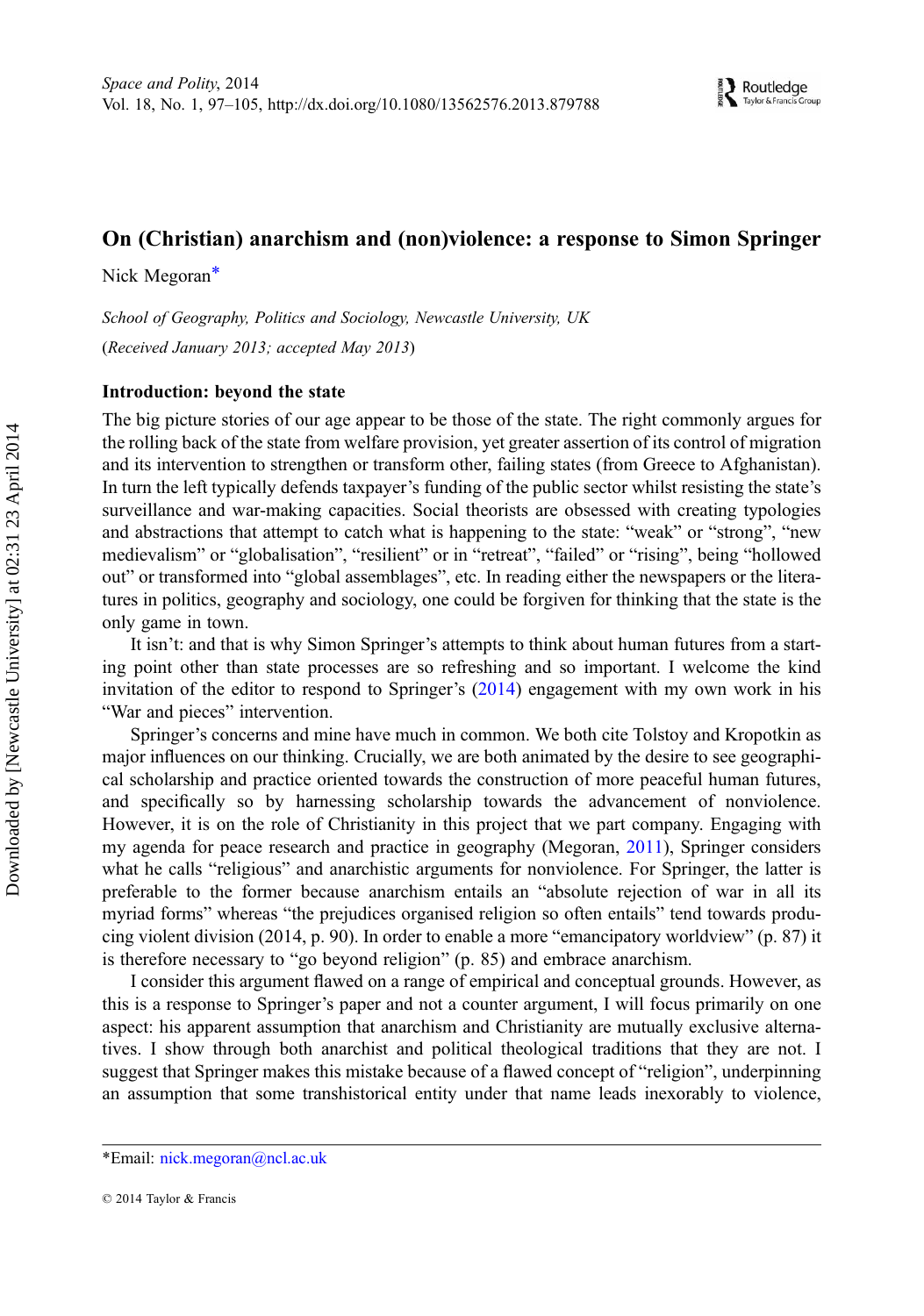whereas something called "anarchism" does not. Although there is not space to develop this argument here, I am keen to promote dialogue between Christian and anarchist thought. Elsewhere Springer writes that "radical geography today needs more than the insights of the past, it also requires a future, an injection of new ideas" (Springer, [2012](#page-9-0), p. 1618). I suggest that Christian anarchism can provide just such an injection. Therefore I will briefly finish by posing a foundational question that I think his intervention leaves unanswered, but which points the way forwards to fruitful dialogue between Christian and other traditions of anarchist thought: why, exactly, shouldn't we kill or otherwise harm people?

#### The Christian anarchist tradition

Springer's intervention assumes that religion (and Christianity in particular) and anarchism are incompatible and indeed incommensurable alternatives. According to Springer, religion is generally productive of violence and anarchism of nonviolence, therefore in order to advocate nonviolence it is necessary to "go beyond religion" and embrace anarchism.

Springer's argument hinges on the assumption that one cannot be both a Christian and an anarchist. This is belied in the extensive literature on, and historical practice of, Christian anarchism. The New Testament has much to say on the presence of *arch* $\bar{e}$  and *archon*, variously translated from Greek as "powers", "governments", "administrations", "thrones", "kingdoms", "empires", "states", "forms of rule", and so forth (Wink, [1984\)](#page-9-0). In an influential intervention theologian Walter Wink suggests that these include monarchs, realms, administrations, militaries, appointed and elected officials, rulers of religious institutions, laws, nations, economies, political institutions, systems of governance, ideologies, universities, and so forth (Wink, [1984\)](#page-9-0). There is much debate amongst theologians on the extent to which these "powers" are benign or malign, and the attitude of deference or resistance that we should adopt towards them. But Christian theologians agree that they are temporal not eternal and are subordinate to God, and thus have no legitimate claims to unconditional allegiance.

Anarchism (literally: un-*archē*, without rule) is, for Vernard Eller, "the state of being unimpressed with, disinterested in, sceptical of, nonchalant toward, and uninfluenced by the highfalutin claims of any and all arkys" (Eller, [1987,](#page-8-0) p. 2). For Eller, Christian anarchy is: "A Christianly motivated 'unarkyness.'" Other thinkers adopt the position of not so much of being disinterested in, but of opposing the powers/arkys (I quite like Eller's "Anglicization"). For social theorist and Christian anarchist, Jacques Ellul, Christianity means "a rejection of power and a fight against it" (Ellul, [1991,](#page-8-0) p. 12) and is therefore anarchism. He sees the Bible as a source of anarchy, Jesus advocating not "desocialization" of withdrawal and disengagement, but "that we should stay in society and set up in it communities which obey other rulers and other laws" (p. 62). This is a "pacifist, antinationalist, anticapitalist, moral, and antidemocratic anarchism (i.e. that which is hostile to the falsified democracy of bourgeois states)", which "acts by means of persuasion, by the creation of small groups and networks, denouncing falsehood and oppression, aiming at a true overturning of authorities of all kinds as people at the bottom speak and organize themselves" (Ellul, [1991](#page-8-0), pp. 13–14).

Strong anarchist themes can be detected in a range of political theologians who might not readily identify themselves as anarchist. The best known of these is Tolstoy [\(1905](#page-9-0)), whom Springer cites and recognises as a Christian but effectively removes him from this category in order to sustain his argument (Springer, [2014](#page-9-0), p. 88; see below next section). Other major figures include John Yoder [\(1994](#page-9-0) [\[1972](#page-9-0))]), William Cavanaugh ([2004\)](#page-8-0), Brian Walsh & Sylvia Keesmat [\(2004](#page-9-0)) and, as already mentioned, Walter Wink [\(1998](#page-9-0)).

These thinkers (from a range of theological traditions including Anabaptist and Catholic) also include activist/thinkers like Dorothy Day ([1952\)](#page-8-0), founder of the anarchist Catholic Workers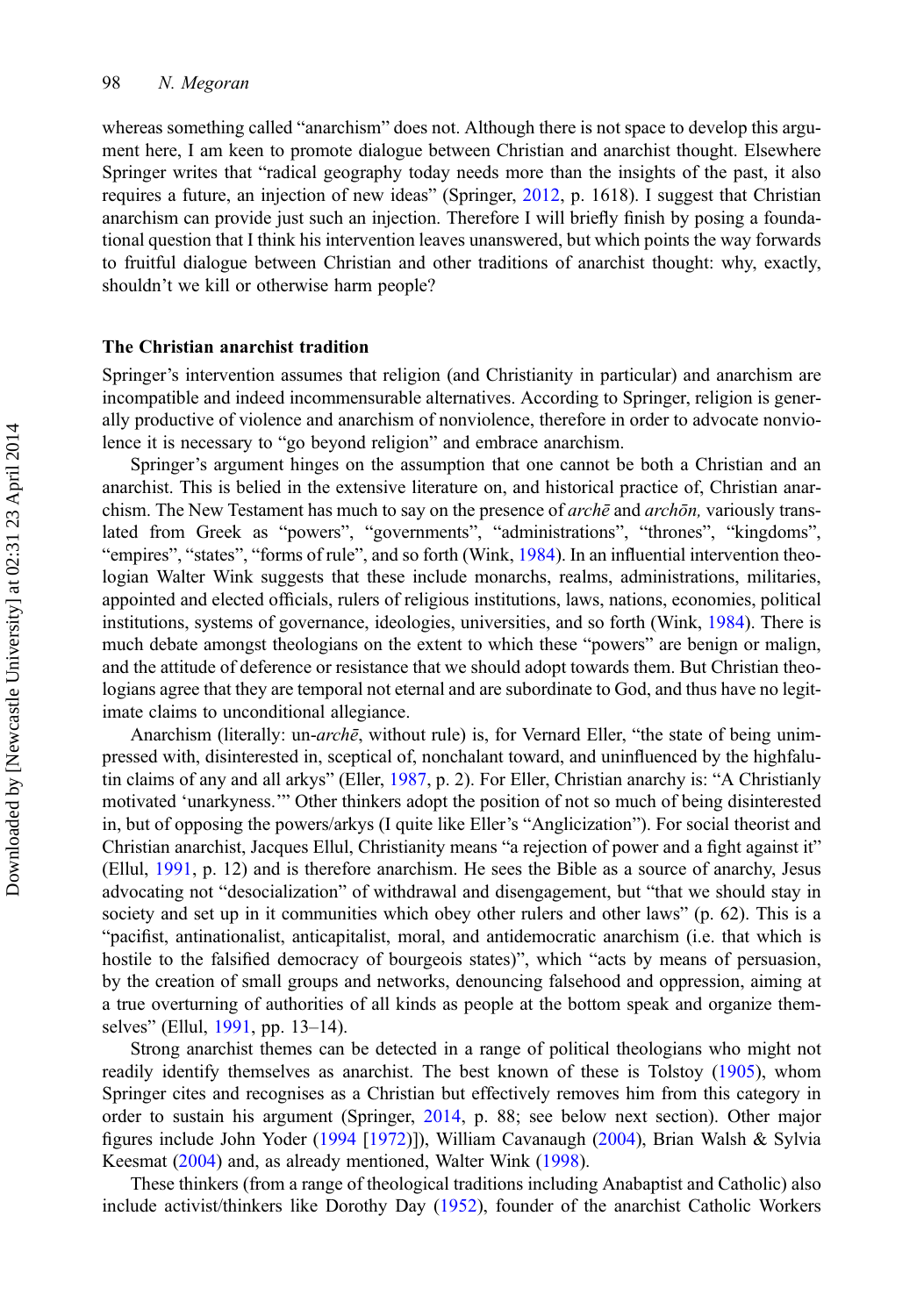movement that lives with and serves the vulnerable in "Houses of Hospitality" and has established farming communes of non-capitalist Christian living in self-organised cooperative communities. Day herself was heavily influenced by Kropotkin. Likewise of note is William Stringfellow ([1973\)](#page-9-0), lay theologian and radical US lawyer who worked on behalf of racial minorities in inner city USA (Megoran, [2012\)](#page-8-0). These writers and activists combine a critique of state power and violence with a commitment to local church congregations as alternative spaces creating counter-cultural communitarian societies that celebrate the "revolutionary potential of love, forgiveness and sacrifice" (Christoyannopoulos, [2011](#page-8-0), p. 239). In his major synthesis of the tradition, Alexandre Christoyannopoulos says what connects these thinkers is the argument that "Christianity logically implies a form of anarchism" (Christoyannopoulos, [2011](#page-8-0), p. 13).

In an essay that quotes at length from the Bible (Christianity's primary source material), Kemmerer ([2009\)](#page-8-0) summarises the parallels of Christian and anarchist thought for a definitive anthology of "anarchy in the academy." As anarchy entails the rejection of the centralised authority of a unitary state, so the Hebrew Bible (Christian Old Testament) teaches that "choosing to have an earthly ruler is tantamount to rejecting the rule of God" because "Christianity teaches that God is the one and only true king of humanity." The New Testament "neither recommends nor respects secular rule": the good shepherd parable (Bible, John chapter 10) teaches "the danger of trusting the government" (Kemmerer, [2009,](#page-8-0) p. 204). As anarchy rejects hierarchical power structures, so Jesus taught his disciples, when "a dispute also arose among them as to which of them was considered to be greatest," that:

The kings of the Gentiles lord it over them; and those who exercise authority over them call themselves Benefactors. But you are not to be like that. Instead, the greatest among you should be like the youngest, and the one who rules like the one who serves … I am among you as one who serves. (Luke, 22, pp.  $24-26$ )<sup>[1](#page-7-0)</sup>

Kemmerer continues: as anarchy cultivates "brotherhood" (Berkman), "mutual aid" (Kropotkin) and the like, the New Testament "portrays early Christian communities as communal, like the ideal anarchist communities described by Berkman, Proudhon, & Chomsky" (Kemmerer, [2009,](#page-8-0) p. [2](#page-7-0)05).<sup>2</sup> As anarchy rejects the violence of the state, so Christianity insists (as Tolstoy has it) that even the legal system is to be rejected by Christians, for whereas courts repay evil for evil, Jesus taught his followers to love and forgive, not punish, their enemies. Furthermore, just as Kemmerer regards anarchism as a living force, not merely a philosophy, so "like anarchy, religion is meant to be lived" (Kemmerer, [2009](#page-8-0), p. 208). Finally, Kemmerer finds that "Rebellion against unjust authority is fundamental to both anarchy and Christianity" (Kemmerer, [2009,](#page-8-0) p. 209). In conclusion, Kemmerer contends that "Christianity provides an apt example of religious teachings that discourage submission to secular powers, hold humankind accountable to principles that supersede secular rule, and require a way of life that will ultimately lead to anarchy in both faith and practice" (Kemmerer, [2009,](#page-8-0) p. 210).

The importance of Christian anarchism is recognised beyond Christian circles. In his authoritative history of anarchism, Peter Marshall insists that "Anarchism is not necessarily atheistic any more than socialism is" (Marshall, [1992,](#page-8-0) p. 75). Marshall observes that the Old Testament shows political power as invariably harmful – from the lamentable catalogue of systematic Jewish misrule that occupies the historical portions of the Hebrew Bible, to the ridiculous pomposity and tyranny of rulers in exile such as Babylonian Kings Darius and Nebuchadnezzar, who respectively threw Daniel into a lion's den and his friends into a furnace for refusing to worship the head of state (see Daniel, chapters 6 and 3). In the New Testament, as we have seen, Marshall claims that Jesus "consistently held political authority up to derision" and that his movement contained a strong communalistic as well as libertarian vein (Marshall, [1992,](#page-8-0) p. 75). Marshall traces this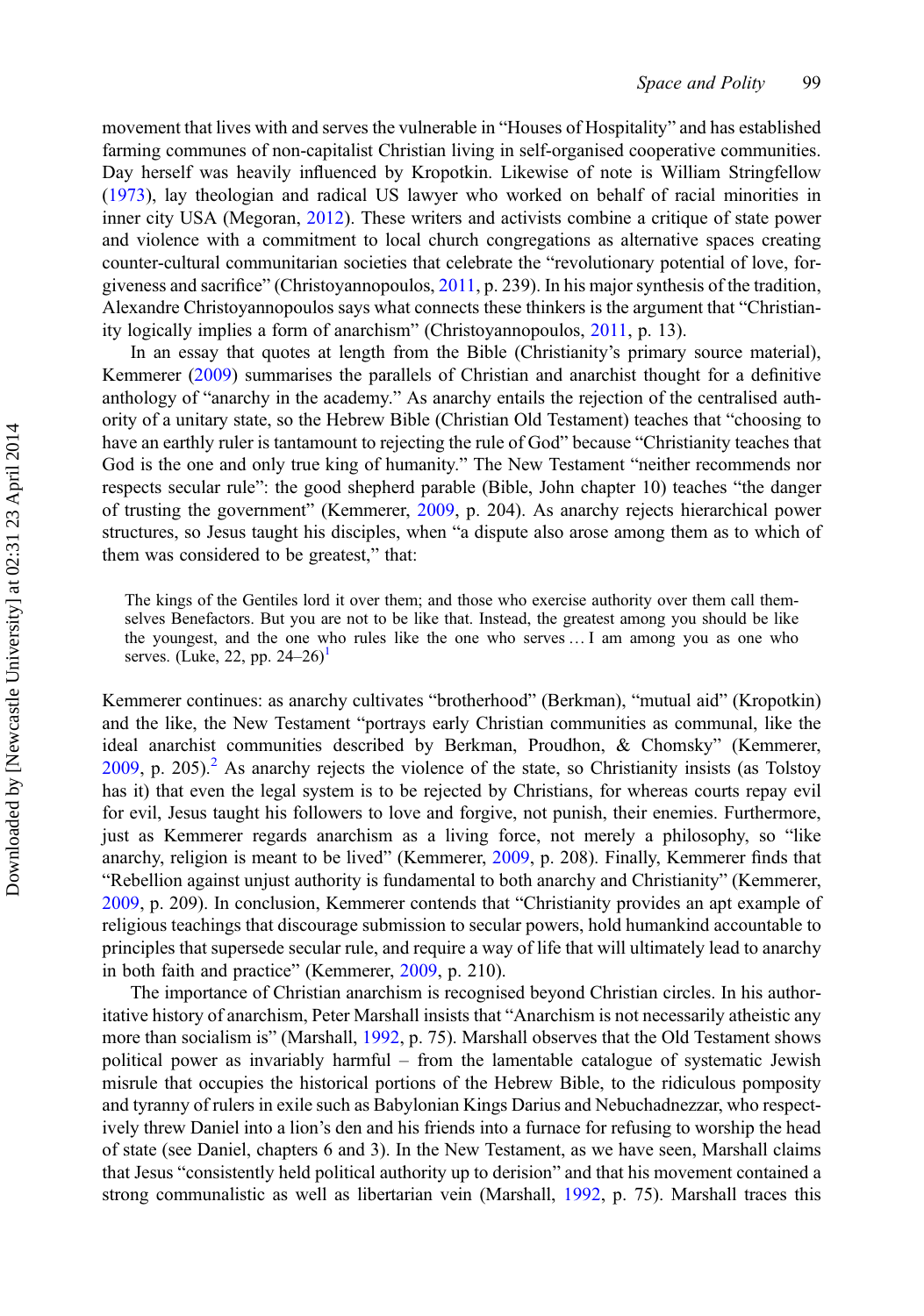anarchistic trend in church history, from the early "church fathers", through medievals like Aquinas, reformers such as the Anabaptists, and Romantics including Blake, to leading modern anarchist thinkers and creators of intentional communities like Adin Ballou in the nineteenth and the Catholic Worker Movement in the twentieth. It is worth quoting at some length his summary of the Christian anarchist position:

To deny the authority of state and church does not necessarily mean a denial of the authority of God. The law of God, like natural law, can offer a standard by which to live and to oppose man-made law. We are coerced into accepting the latter, while we can accept or reject the former according to voluntary choice. Jesus undoubtedly provides an enduring libertarian example by refusing to collaborate with the Roman rulers, by rejecting the financial benefits of the Sadducees, and by encouraging people to liberate themselves and to form communities based on voluntary association and common property. Jesus dealt with wrongdoers by confronting them and then forgiving them .... By not resisting evil, by turning the other cheek, he taught that we should not participate in violence towards others. Since government is organized violence par excellence, a genuine reading of the Sermon on the Mount must logically lead to the rejection of all earthly government (Marshall, [1992,](#page-8-0) p. 85)<sup>[3](#page-8-0)</sup>

Marshall concludes that despite the opposition of many classic anarchist thinkers "anarchism is by no means intrinsically anti-religious", and indeed "[the twentieth] century has witnessed a remarkable flourishing of Christian anarchism from a variety of traditions" (Marshall, [1992](#page-8-0), p. 85).

Another leading scholar of anarchism, Ruth Kinna, recognises that "Christian anarchists played a leading part" in anarchist movements to create "intentional communities" (Kinna, [2005,](#page-8-0) p. 113). Colman McCarthy ([2009\)](#page-8-0) argues that in order "to counter the violence of the state, anarchism needs pacifism." He cites a number of cases where Christian communities and ideas played a significant role in nonviolent revolution, including Poland (1989) and the Philippines (1986), and quotes Archbishop Desmond Tutu that: "Sharing our wealth is the best weapon against terrorism" (Mccarthy, [2009](#page-8-0), p. 178). Finally, Kropotkin himself recognised "Christian Anarchism" as one of the major "directions" of anarchism (Kropotkin, [1910](#page-8-0)–[11,](#page-8-0) p. 917). Taking Tolstoy as exemplifying this tradition, he argued that because the Russian thinker combined his theological arguments so well with "a dispassionate observation of the present evils" his arguments "appeal to the religious and the non-religious reader alike" (Kropotkin, [1910](#page-8-0)– [11](#page-8-0), p. 918).

Christian anarchist ideas are increasingly influential. An example is UK Christian political activist Jonathon Bartley, whose book Faith and Politics After Christendom is subtitled The Church as a Movement for Anarchy (Bartley, [2006\)](#page-8-0). Bartley argues that early Christianity saw itself as "the beginning of a new humanity and a new political community", with networks of people enjoying a freedom "that abolished all distinctions of ethnicity, class and gender and thus defied and subverted a social order that was actually built on them" (Bartley, [2006,](#page-8-0) p. 17). Because "the values of the [Roman] Empire were diametrically opposed to what the new kingdom stood for" (Bartley, [2006](#page-8-0), p. 26), these Christian communities "called into question the legitimacy of working in certain professions, and especially in government or the army". They found it "impossible to take responsibility for any penalty or imprisonment, disenfranchisement, power of life or death, exposure of infants, gladiatorial games, abortion or the carrying out of any death sentence pronounced by a martial or criminal court" (Bartley, [2006](#page-8-0), p. 28). As a result they withdrew from those spheres of state politics to build alternative spaces that affirmed life and freedom, and were sometimes martyred as a result. This changed with "Christendom", however, when in the fourth century Roman emperors co-opted the faith, aligning the church to political power. Christianity now became territorialised and tied to citizenship. It moved from being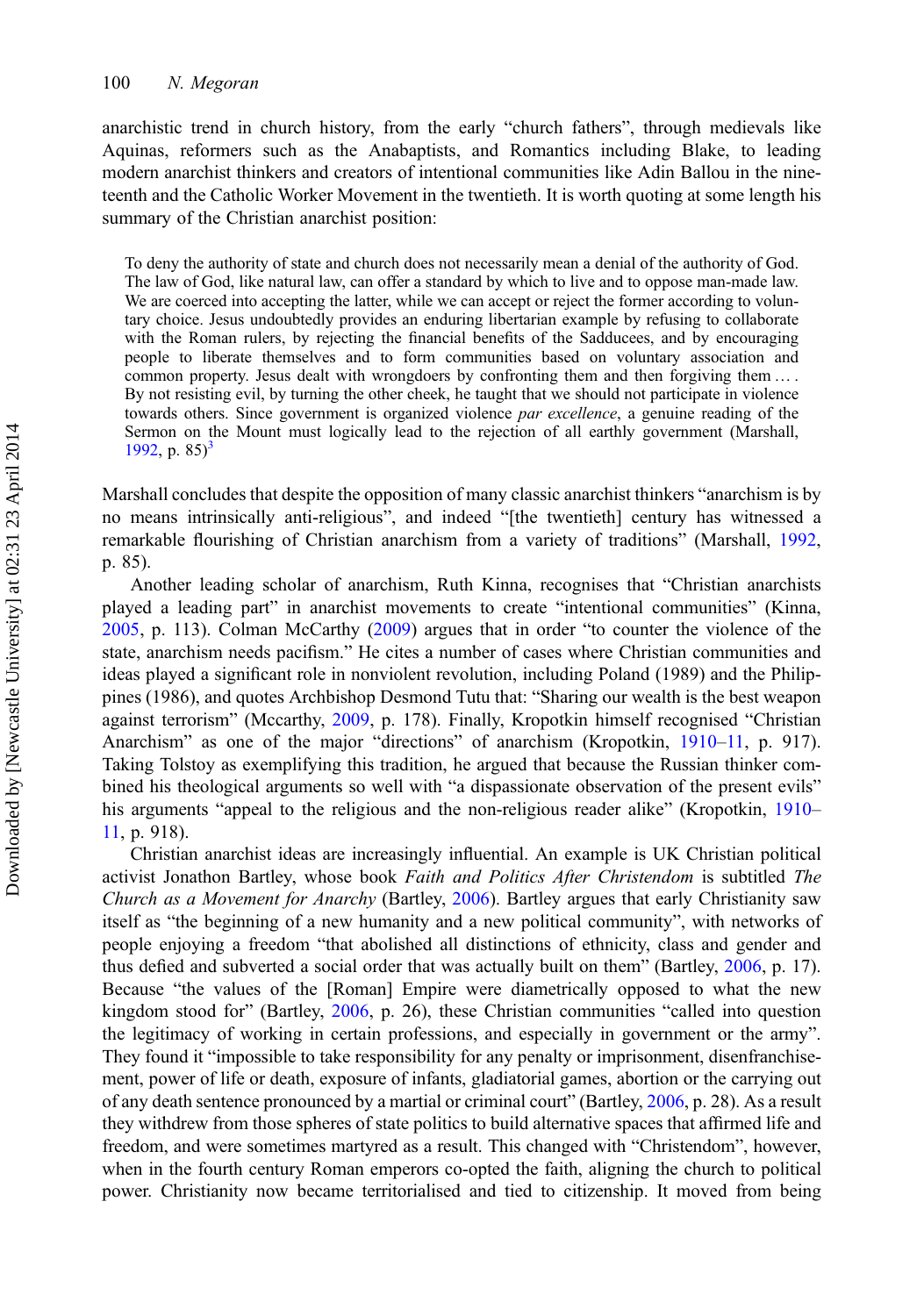persecuted to persecutor, freedom to imposition, from opposed to imperial power to useful in legitimising imperial rule and justifying imperial violence (Bartley, [2006](#page-8-0), pp. 32–52). Bartley's call for the church to recover its vocation as a "movement for anarchy" has made it one of the most influential books on contemporary British Christianity in recent years.

None of this is to claim that there are not many debates between Christian and mainstream anarchist thinkers on issues such as the authority of God and the possibility of creating sustainable anarchist communities. But the extensive tradition of Christian anarchist thought and practice demonstrates that Springer's assumption that one cannot be both Christian and anarchist is untenable.

#### The meaning of "religion"

The rich history of Christian anarchism collapses Springer's Christian versus anarchist opposition. But a more interesting question is: how is it that he has been able to ignore or discount this literature? Briefly, I suggest that this is due to the chief conceptual flaw of his intervention, namely his failure to interrogate the taken-for-granted category of "religion" that underpins his argument. Nowhere does he offer a definition of it. Tellingly, his bibliography contains not a single reference to the voluminous and vibrant literatures on religion and violence in religious studies, the sociology of religion, anthropology, political theology or history – or, most surprising, the Christian anarchist tradition introduced above.

Instead he invokes "religion" as a monolithic category – what he repeatedly calls "organised religion" or "organised religious teaching." This is not defined, but it is apparently somehow responsible for violence from the Reconquista, the Crusades, and the Thirty Years War, to the Troubles in Northern Ireland and the Israeli-Palestinian conflict (Springer, [2014](#page-9-0)). But he adds certain caveats. For example Tolstoy, whom Springer respects and who is one of history's most important anarchist figures, was a very devout and influential Christian thinker; Springer however effectively removes him from the category of "religion" on the basis that he "rails against the institution of the Church" and was excommunicated by it Springer, [2014](#page-9-0) (p. 88). Similarly, he accepts that aspects of belief systems such as Buddhism may offer worldviews he regards as more wholesome, so these are classified as "religious philosophies" rather than organised religion.

This is deeply problematic. Wars – and certainly those he refers to above – are rarely monocausal (Pearse, [2007\)](#page-8-0) and cannot be reduced to simplistic explanations of "religion." For example, the Thirty Years War contained numerous cases of Catholics and Protestants allying with each other against their supposed co-religionists as new forms of the state were built and consolidated at the expense of local elites (Cavanaugh, [2009\)](#page-8-0). The Israeli-Palestinian conflict dates to the creation of the territorial nation-state of Israel and is sustained by the policies of the Israeli state (Weizman, [2007](#page-9-0); White, [2009](#page-9-0)); also by a Palestinian counter-quest for statehood, and by the backers of both sides. Springer's approach effectively writes political choices and histories of the state out of the explanation, and is thus deeply problematic. For Springer, the problem is simply some ahistorical entity called "religion."

This approach is what Christian anarchist political theologian William Cavanaugh [\(2009](#page-8-0)) terms, in a major text on the issue, "the myth of religious violence." This myth is that something called "religion" is "a transhistorical and transcultural feature of human life, essentially distinct from 'secular' features such as politics and economics, which has a peculiarly dangerous inclination to promote violence" (Cavanaugh, [2009](#page-8-0), p. 3). Cavanaugh argues that there is no such essence, as it is shown to be incoherent when specific cases are considered (which he goes into in some detail). What counts as secular or religious in any given context is a function of specific power configurations. Cavanaugh argues that the idea of something called "religion" was created with the emergence of the modern European state system, justifying the violence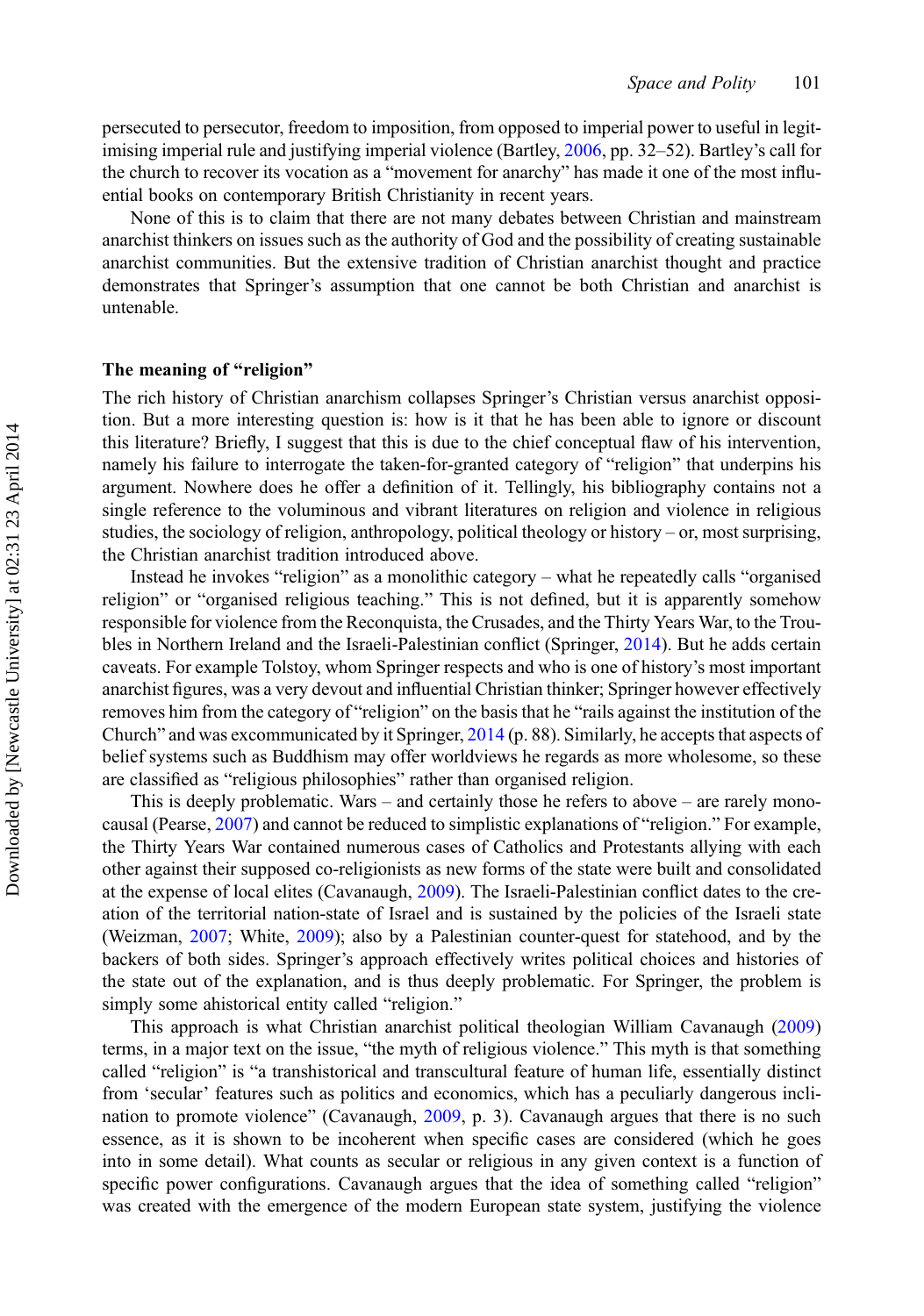of the state and the idea that "killing and dying in the name of the nation-state is laudable and proper" (Cavanaugh, [2009](#page-8-0), pp. 4–5). This concept of religion was borrowed from or imposed by Westerners in much of the world during colonisation (Cavanaugh, [2009,](#page-8-0) p. 9). The essentialist idea of a transcultural and unchanging entity termed religion that is essentially prone to violence "is one of the foundational legitimating myths of the liberal nation-state" (Cavanaugh, [2009,](#page-8-0) p. 4): it was born in violence and is used to justify violence today.

The contribution of Christian anarchism here is to demonstrate how the state purveys violence not just through its actions, but through how it has colonised the imaginations through the "myth of religious violence" and indeed the very category of "religion." Christian and other forms of anarchism should resist this colonisation by refusing to think within the terms set by the state.

That is not of course to deny that Christianity (like Islam, Buddhism, atheism, secularism, nationalism, feminism, democracy, Marxism, etc.) has historically been implicated in violence in multiple ways. Indeed, some of the harshest critics of Christianity in this regard are Christian anarchists. Christoyannopoulos ([2011\)](#page-8-0) observes that "Christian anarchists like Ellul are just as critical as secular ones of the sort of Christianity that has waged wars" (Christoyannopoulos, [2011](#page-8-0), p. 5). My own research has shown how Christian remembering of past conflicts can be both productive (Megoran, [2006;](#page-8-0) Megoran, [2009](#page-8-0)) and ameliorative (Megoran, [2010](#page-8-0); Megoran, [2012\)](#page-8-0) of violence and the geopolitical visions that underpin or undermine it. Springer suggests that I do not "fully come to terms with the prejudices organised religion so often entails" (Springer, [2014,](#page-9-0) p. 90). However the evidence of my published work, which is deeply critical of how my own community has been implicated in violence, refutes that charge. As I wrote in a position piece in 2004, the peculiar challenge facing a Christian political geographer studying war is that "Christians have been responsible for so much of it"! (Megoran, [2004,](#page-8-0) p. 41). For me, the goal is neither to propagate the "myth of religious violence" as Springer does, nor to advance a counter myth of religious pacificity. Neither serves to advance human understanding. It is far more fruitful to carefully interrogate under what circumstances certain convictions, institutions, communities and practices are productive of peace or of violence – or both.

This approach must also be applied to anarchism, a move strikingly lacking in Springer's paper. The brief history of formal anarchist thought shows the movement is ambivalent about the use of violence. From the nineteenth century idea of stirring up insurrections by acts of violence ("propaganda by the deed") and Bakunin's celebration of destructive revolutionary violence, to twentieth century anarchist thought endorsing guerrilla and terroristic violence, many anarchists have concluded that violence is unavoidable or necessary (Kinna, [2005](#page-8-0), pp. 132– 133, 158–160). This is not simply marginal "extremists" who can easily be dismissed: Reclus supported or was ambivalent about French colonialism (Kearns, [2009](#page-8-0), pp. 190–193) and Kropotkin the 1914 Franco-British imperial war on Germany (Kinna, [2005](#page-8-0), p. 52). Of course, many anarchists have critiqued these trends. As Amster et al. remind us: "There are as many varieties of anarchism as there are anarchists" (Amster, Deleon, Fernandez, Il, & Shannon, [2009](#page-8-0), p. 2). Springer however writes this ambiguity out of his ahistorical account of anarchism, by declaring "the moment violence enters the equation of whatever social action is being called forth under the name of 'anarchism', it ceases to actually be anarchism" (Springer, [2014,](#page-9-0) p. 86).

What Springer does here is to start with an assumption that something called "religion" equates with violent whereas something called "anarchism" equates with not-violent. Anything that would transgress this simple binary by appearing to be not-violent religion or violent anarchism can thus be invalidated as evidence. It is a method that, as he states with apparent relief, allows him to keep his "skepticism for organised religion intact" (Springer, [2014](#page-9-0), p. 89). A method that uses categories to render an argument impervious to counter-evidence is not a promising way to advance understanding.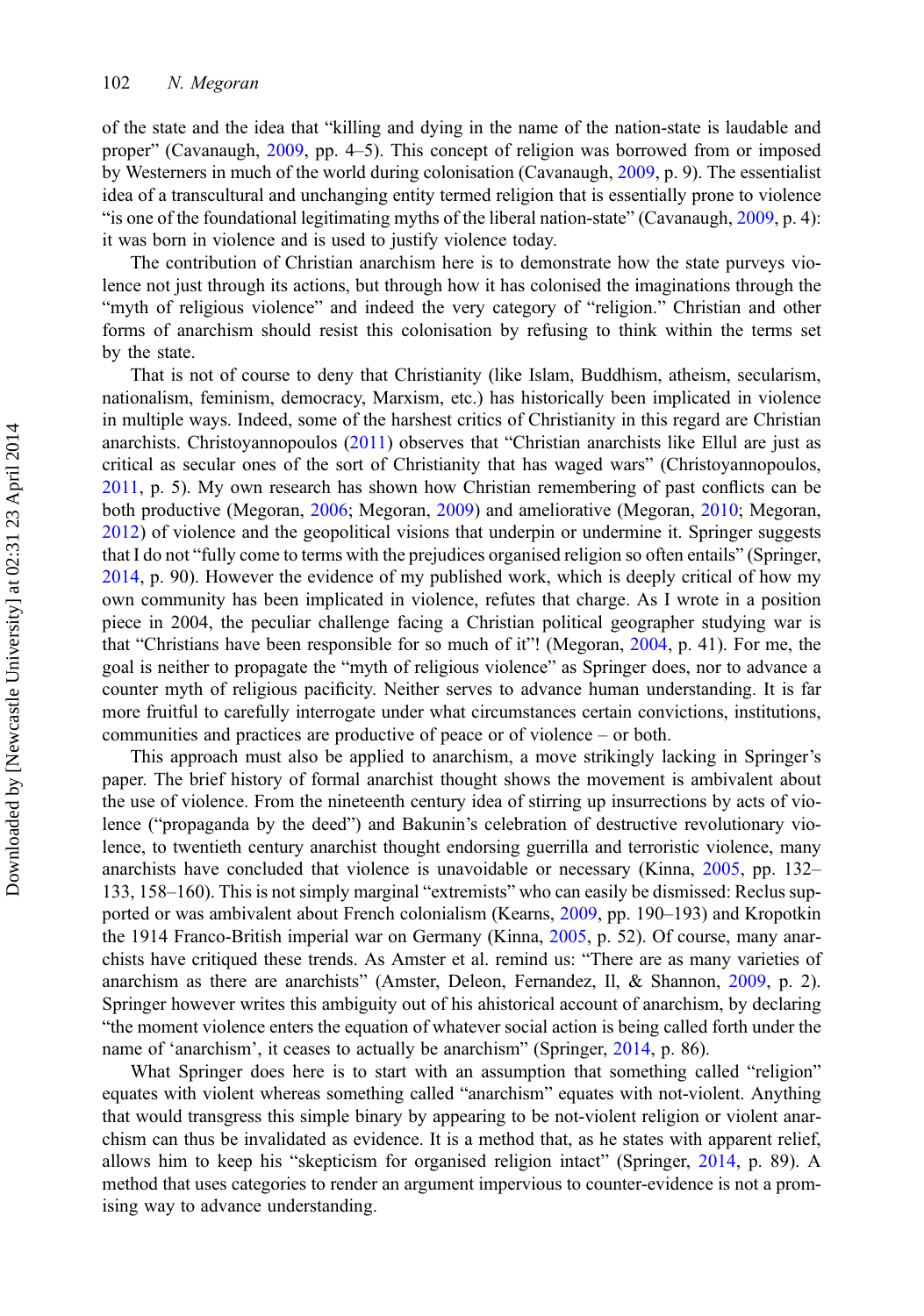#### <span id="page-7-0"></span>Future directions

Simon Springer argues that whereas his avowed commitment to nonviolence is consistent with his espousal of anarchism, mine is inconsistent with Christianity. Two assumptions lie behind this argument. The first is that Christianity and anarchism are separate and mutually exclusive traditions. By outlining the Christian anarchist tradition, I have shown that this assumption is false. I argue that this flaw in his argument is based on a second assumption, that an ahistorical entity called "religion" leads inexorably to violence whereas something called "anarchism" does not. This assumption, I suggest, is not tenable in the light of studies on violence in anarchism and on peace in religion. Rather, it depends on an uncritically invoked "myth of religious violence" and an unexamined and essentialist concept of religion. I suggest that it is more illuminating to explore carefully under what circumstances particular worldviews and belief systems are productive of varying types of violence or peace. This is a project which Christian and (other) anarchist geographers can surely contribute to together.

As an example of how Christian anarchism can usefully dialogue with other traditions of anarchism, I finish with a question that Simon's paper provokes for me: why *shouldn't* we kill or harm others? Simon apparently assumes that we shouldn't, but does not provide an argument to explain why. Mammals commonly fight their own species in the struggle to survive and reproduce. What is it about human beings that makes us any different and enables us to advocate the eschewal of violence? What is the basis of what political philosopher Charles Taylor [\(1989](#page-9-0), p. 8) describes as "our ineradicable sense that human life is to respected"? If atheism is correct, then there is no more inherent value to human life than there is to ants or asteroids. Furthermore, any struggle for peace or justice must ultimately be viewed as futile when, as the second law of thermodynamics would lead us to expect, life in the universe eventually comes to an end (Alexander, [2001,](#page-8-0) pp. 246–247). The Christian (anarchist or otherwise) case for nonviolence is based on the Biblical assertion that human beings are made in the "image of God" (Bible, Genesis 1: 27) by a loving Creator. Therefore "every person who crosses our path, is a gift from the Creator's hands, to be treasured, honoured, treated with respect" (Atkinson, [1990,](#page-8-0) pp. 25–26). Or as Rev Martin Luther King Jr. memorably puts it, "Man, for Jesus, is not mere flotsam and jetsam in the river of life, but he is a child of God" (King, n.d., p. 12). For me the key question raised by Springer's intervention is not whether anarchism provides better grounds than Christianity for nonviolence, but whether anarchism can offer *any* convincing grounds for nonviolence without either Christianity or some alternative valorisation of the inherent worth of human being.

#### Acknowledgements

The author would like to thank Mark Purcell for facilitating this exchange and, along with John Heathershaw, for comments on earlier drafts. I would also like to thank Simon Springer for raising these issues and for the stimulation of ongoing discussion.

#### **Notes**

- 1. All Bible references are to the 1973 New International Version, Hodder and Stoughton, London.
- 2. This is recorded in chapters 1–4 of the Acts of the Apostles, a New Testament section that provides a historical account of the emergence of the church after the ascension of Jesus Christ. For example: "They devoted themselves to the apostles" teaching and to fellowship, to the breaking of bread and to prayer. Everyone was filled with awe at the many wonders and signs performed by the apostles. All the believers were together and had everything in common. They sold property and possessions to give to anyone who had need. Every day they continued to meet together in the temple courts. They broke bread in their homes and ate together with glad and sincere hearts, praising God and enjoying the favour of all the people." (Acts 2, pp. 42–47).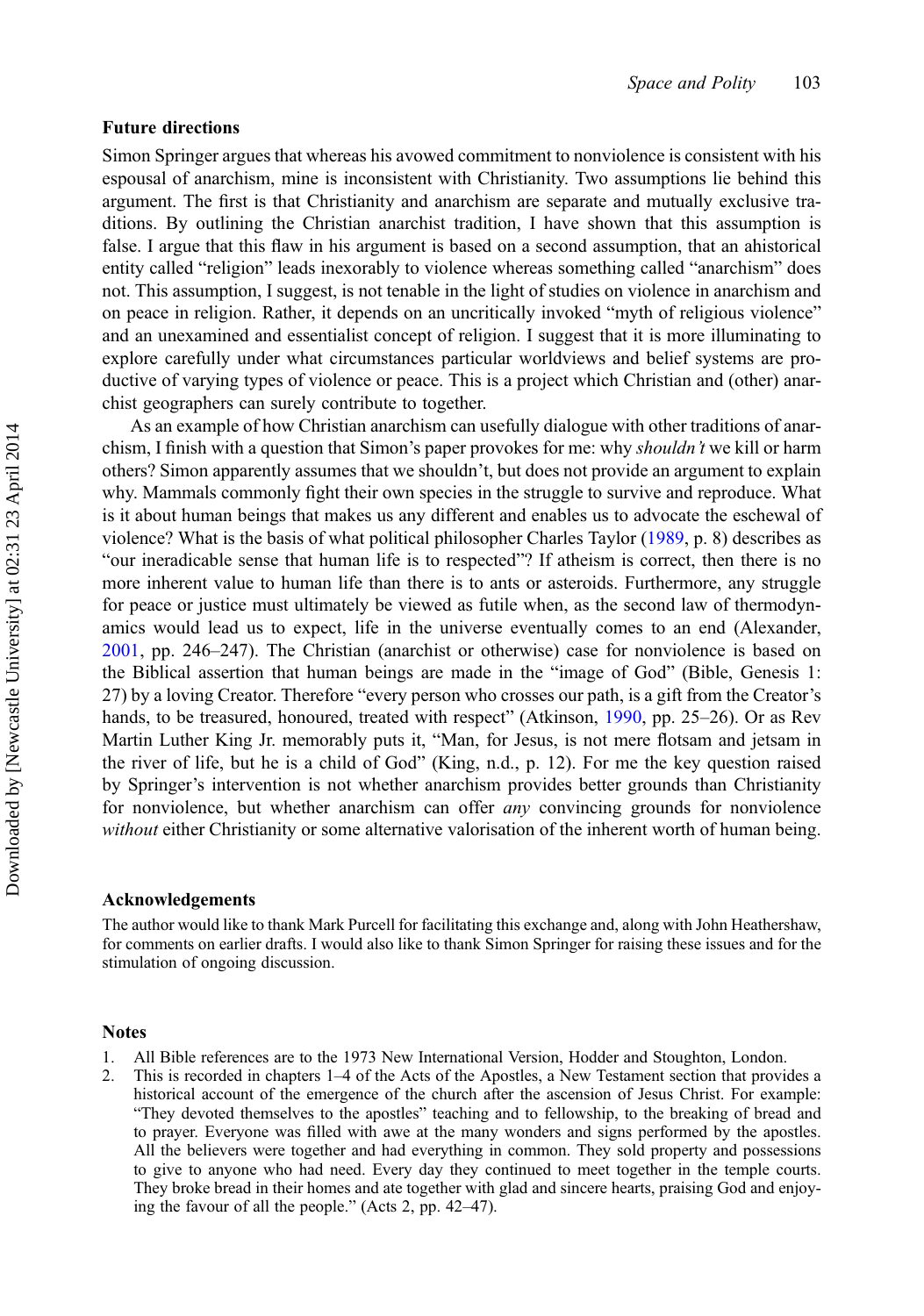#### <span id="page-8-0"></span>104 N. Megoran

3. Marshall arguably goes too far here: not all Christian anarchist thinkers would "deny" or "reject" all "earthly government", but would recognise that it has a limited role in ordering social life for the common good (in this they again parallel some atheistic or agnostic secular thought, Kinna, 2005, pp. 67–69). But earthly arkys cannot deal with human selfishness and rejection of divine mandates to love others and the world – such transformation is possible only through the grace and power of God accessible to humans through the death and resurrection of Jesus Christ. Thus states (or universities, religious organisations, peace movements, communes, etc.) cannot be a source of "salvation": their arrogant pretences to control human futures and create free and ideal societies must always be mistrusted and resisted.

#### References

Alexander, D. (2001). Rebuilding the Matrix: Science and Faith in the 21st Century. Oxford: Lion.

Amster, R., Deleon, A., Fernandez, L., Il, A. N., & Shannon, D. (2009). Introduction. In R. Amster, A. DeLeon, K. Fernandez, A. N. II, & D. Shannon (Eds.), Contemporary anarchist studies: An introductory anthology of anarchy in the academy (pp.  $1-7$ ). London: Routledge.

Atkinson, D. (1990). The message of genesis 1-11. Leicester, FC: Inter-Varsity Press.

- Bartley, J. (2006). Faith and politics after christendom: The church as a movement for anarchy. Milton Keynes: Paternoster Press.
- Cavanaugh, W. (2004). Killing for the telephone company: Why the nation-state is not the keeper of the common good. Modern Theology, 20, 243–274.
- Cavanaugh, W. (2009). The myth of religious violence: Secular ideology and the roots of modern conflicts. Oxford: Oxford University Press.
- Christoyannopoulos, A. (2011). Christian anarchism: A political commentary on the gospels. Exeter: Imprint Academic.
- Day, D. (1952). The long loneliness: The autobiography of dorothy day. San Francisco: Harper San Francisco.
- Eller, V. (1987). Christian anarchy: Jesus' primacy over the powers. Grand Rapids: William B. Eerdmans.
- Ellul, J. (1991). Anarchy and christianity. (Geoffrey Bromley, Trans.). Eugene, OR: Wipf & Stock.
- Kearns, G. (2009). Geopolitics and empire: The legacy of halford mackinder. Oxford: Oxford University Press.
- Kemmerer, L. (2009). Anarchy: Foundations in faith. In R. Amster, A. DeLeon, K. Fernandez, A.N. II, & D. Shannon (Eds.), Contemporary anarchist studies: An introductory anthology of anarchy in the academy (pp. 200–212). London: Routledge.
- King, M. L. (n.d.) *Andidotes for fear*. Retrieved from [http://www.thekingcenter.org/archive/document/](http://www.thekingcenter.org/archive/document/antidotes-fear#) [antidotes-fear#.](http://www.thekingcenter.org/archive/document/antidotes-fear#)
- Kinna, R. (2005). Anarchism: A beginner's guide. Oxford: Oneworld.
- Kropotkin, P. (1910–11). Anarchism. The Encyclopaedia Britannica (pp. 914–919). New York: Encyclopaedia Britannica Inc.
- Marshall, P. (1992). *Demanding the impossible: A history of anarchism*. London: HarperCollins.
- Mccarthy, C. (2009). Anarchism, education, and the road to peace. In R. Amster, A. DeLeon, K. Fernandez, A.N. II, & D. Shannon (Eds.), Contemporary anarchist studies: An introductory anthology of anarchy in the academy (pp. 175–180). London: Routledge.
- Megoran, N. (2004). Christianity and political geography: On faith and geopolitical imagination. Brandywine Review of Faith and International Affairs, 2, 40–46.
- Megoran, N. (2006). God on our side? The Church of England and the geopolitics of mourning 9/11. Geopolitics, 11, 561–579.
- Megoran, N. (2009). Colonizing commemoration: Sacred space and the War on Terror. In A. Ingram & K. Dodds (Eds.), Spaces of security and insecurity: Geographies of the war on terror (pp. 65–83). Aldershot: Ashgate.
- Megoran, N. (2010). Towards a geography of peace: pacific geopolitics and evangelical Christian Crusade apologies. Transactions of the Institute of British Geographers, 35, 382–398.
- Megoran, N. (2011). War and peace? An agenda for peace research and practice in geography. Political Geography, 30, 178–189.
- Megoran, N. (2012). Radical politics and the Apocalypse: Activist readings of Revelation. Area, 45, 141– 147.
- Pearse, M. (2007). The gods of war: Is religion the primary cause of violent conflict? Nottingham: Inter-Varsity Press.